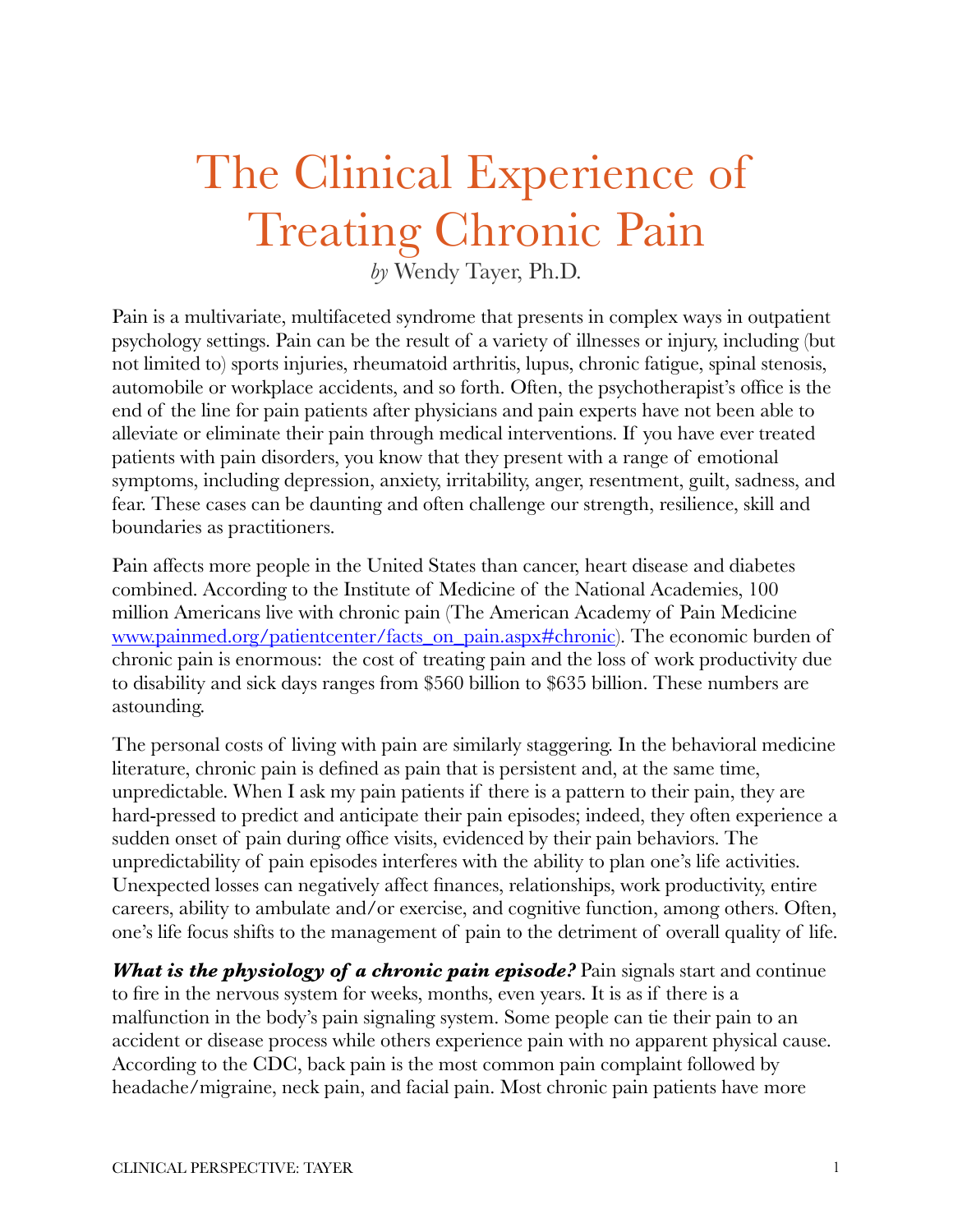than one pain complaint or pain site. Adults with low back pain tend to fare worse in terms of mental and physical health than those who do not have pain conditions. They report severely limited physical activity and tend to experience severe psychological distress to a much greater degree than people without low back pain. Particularly disturbing is the fact that 20% of Americans complain of disrupted sleep 3-4 nights a week due to pain or bodily discomfort. According to the National Health Interview Survey in 2009, women in general are higher pain symptom reporters than men, and they report headache and facial pain at twice the rate of men.

## *How do chronic pain patients present in therapy?*

There is no aspect of any of pain patients' lives that is not affected by pain. They are often referred by the primary care providers, pain doctors or other specialists because they appear to be depressed, irritable, anxious and/or adapting poorly to their pain condition. Most pain patients who engage in outpatient psychotherapy are or have been high functioning, bright, successful adults with careers and families or relationships who have experienced a sudden, dramatic shift in their lives due to their pain; often, it causes them to give up their job, livelihood, social life, travel plans, love relationships, and recreational activities such as sports and physical fitness. The degree and multifaceted nature of loss for this population is often palpable and overwhelming. Out of nowhere they are forced to rethink their personal identity, purpose, goals, and future at times in their lives when they otherwise would be at their prime in terms of productivity and activity. They come in with detailed stories to tell, asking to be heard, validated, supported, helped to rebuild their lives and redevelop their self-perceptions. It is a daunting task from a clinician's perspective.

## *What is my role as a psychologist?*

I work at the University of California, San Diego (UCSD), a giant healthcare system, where many of our patients are referred through the medical group. My background as a behavioral medicine psychologist has trained me to conceptualize chronic pain cases from a biopsychosocial perspective that is inherently holistic and multidimensional. Chronic pain patients often present to my office as the last resort after having exhausted standard pain treatment modalities; a subset of these patients are seeking therapy because a mental health visit has been deemed a condition of further treatment. In many cases, physicians sense that their patient has a psychological condition that is related to their pain syndrome; or they refer the patient for a psychological evaluation to aid in their decisionmaking about whether the patient is able to effectively manage or cope with a particular treatment. In some instances, physicians are not able to definitively diagnose the root cause of the pain and sometimes tell the patient and write in the chart that the patient has a psychosomatic disorder which necessitates a psychiatric evaluation. These patients, usually women, often leave these appointments in greater distress than when they arrived. I have seen many of these patients in my practice, who tend to be high functioning, insightful women who stay in therapy, are not interested in "secondary gain," and have a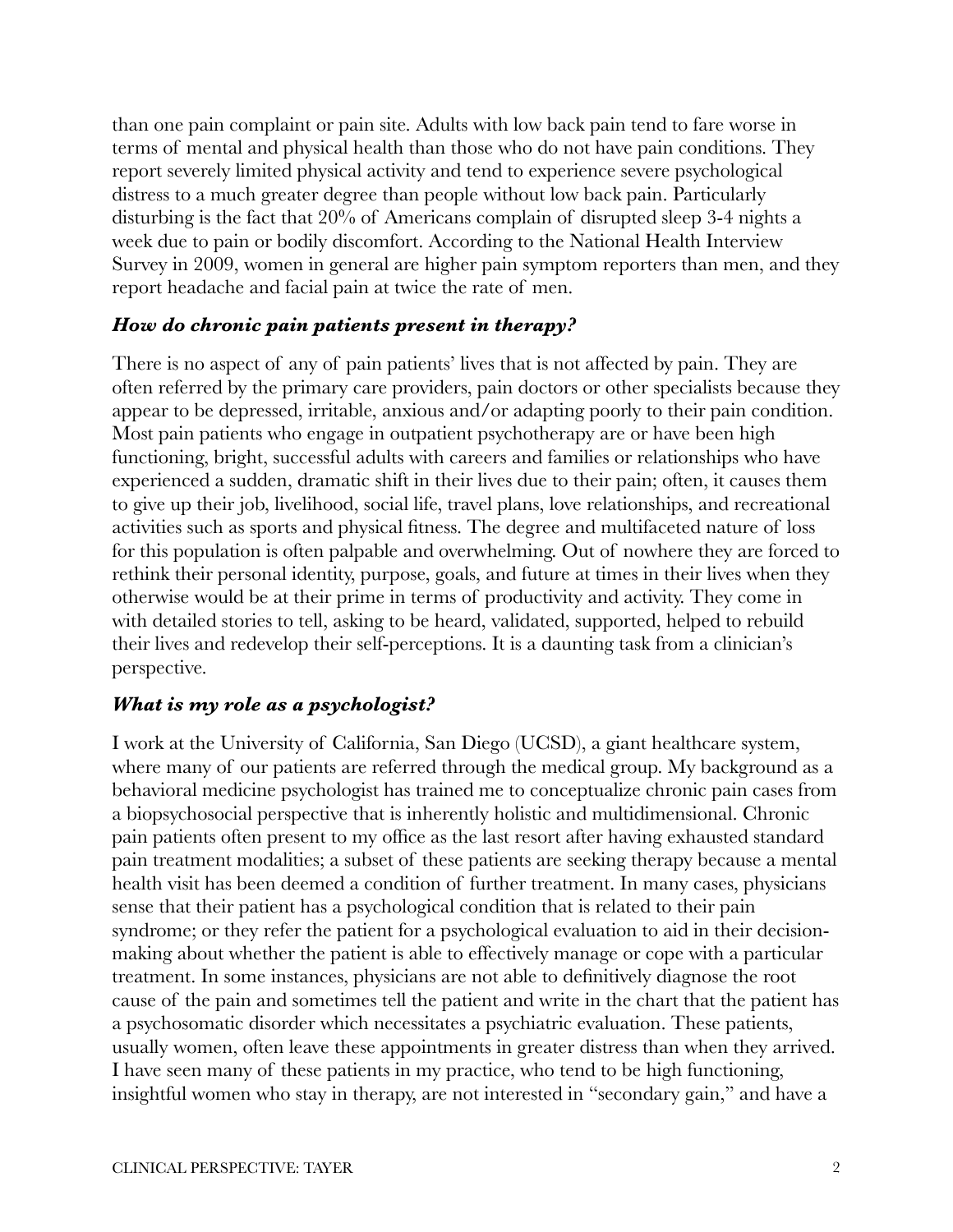rare genetic or autoimmune disorder that is difficult to diagnose or does not meet full criteria for a common autoimmune disease such as MS or lupus. I have challenged their physicians' "patient-blaming" chart notes, and advocated for these patients in my own chart notes; I have also, on occasion, referred them to physicians and other allied health professionals who are empathic, open-minded, align with their patients and think broadly about their symptom presentations. Opioid dependence is another common occurrence with this population.

## *What does an initial visit with a chronic pain patient entail?*

After obtaining written informed consent for psychotherapy, I typically ask for releases of information to collaborate with other treating practitioners as a team approach is optimal due to the complexity and variability of pain relief and treatment outcomes. (To that end, I also attend a monthly multidisciplinary pain management grand rounds meeting.) My working relationship with other treatment providers allows me to advocate for my patients who often are perceived as "difficult" or "demanding."

My first visit with a chronic pain patient entails a complete biopsychosocial history which includes a standard intake as well as questions about medical/health history, coping style/ history, disability status, use of substances and medications for pain management, pain rating scale, observation of pain behaviors, existence of caregivers, and often a multidimensional pain questionnaire such as the McGill Pain Questionnaire. I pay special attention to consistency of pain complaints with medical history and pain behavior, pain ratings, degree of cognitive flexibility, psychiatric history and response to the initial interview as predictors of patient prognosis and therapy outcome. I also educate the patient about psychotherapy as a process of self-exploration and reflection in addition to pain as a challenging life experience, normalizing the patient's complaints.

## *What does psychotherapy entail?*

Therapeutic alliance is crucial to successful psychotherapy outcomes in chronic pain patients, as are regular, weekly sessions and taking responsibility for the work of therapy. Pain patients often do not have partners or friends who understand their experience, or know how to respond or support them. A patient's premorbid level of self-worth often has plummeted, and they need a safe place to vent and reality-test their current cognitiveemotional response to their disabling pain. The therapist is one of the most potent sources of support in these patients' lives.

## *What treatment approaches are utilized and effective?*

Empirical literature abounds with evidence supporting the efficacy of Cognitive Behavioral Therapy (CBT), operant conditioning, mindfulness and Acceptance and Commitment Therapy (ACT). CBT, owing to its long history, is supported by a large body of research; in particular, studies support the efficacy of problem-solving, therapeutic journaling, cognitive restructuring and operant conditioning for managing patient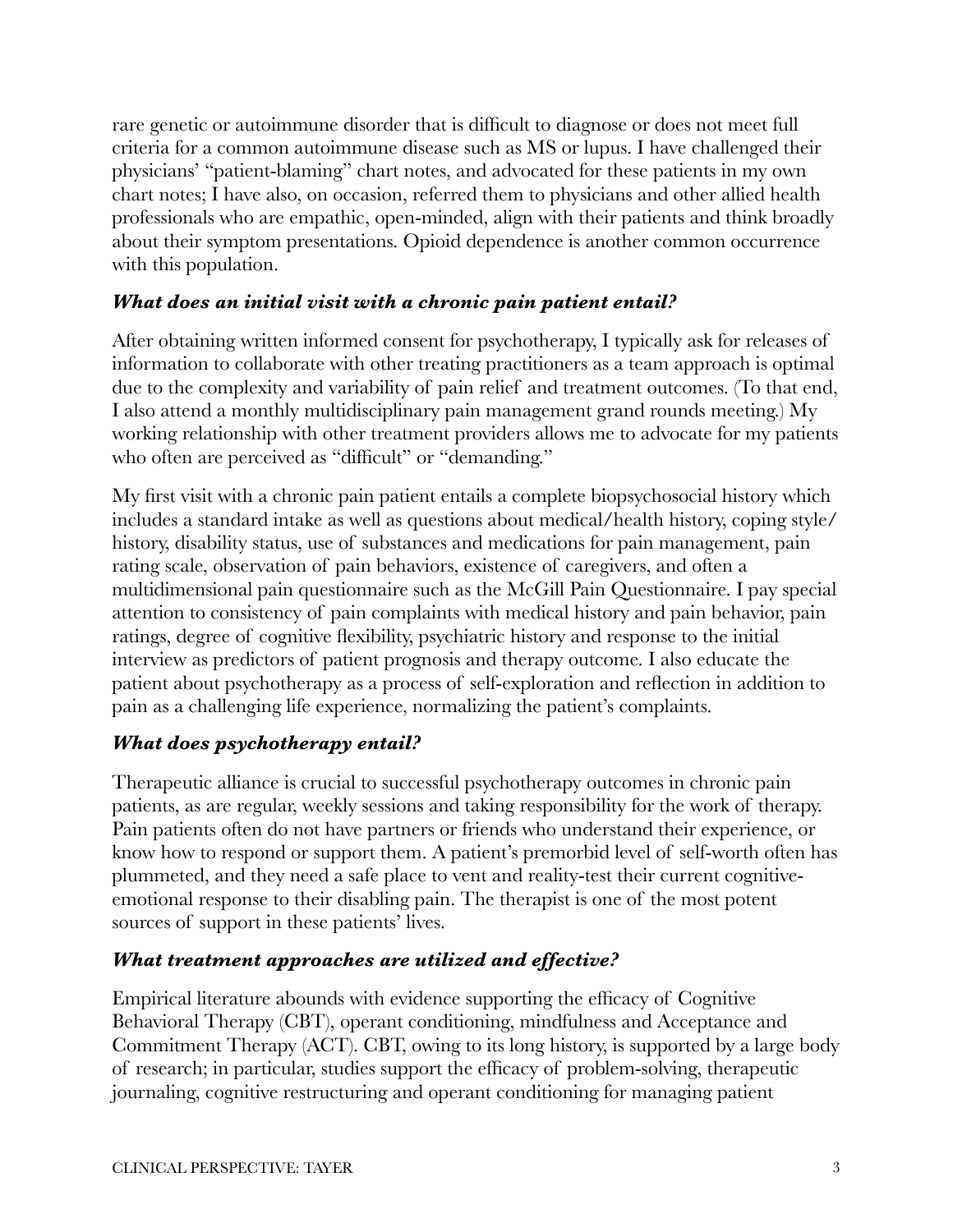"catastrophizing" of their pain symptoms as well as pain-related fear responses to various stimuli. Although the efficacy of positive therapeutic alliance is well established in psychotherapy research in general, there are no studies examining this element specifically among chronic pain patients.

In my own practice, I strive to be present with my patients, and to create a nonjudgmental and supportive space where they can safely express and work through their emotions and pain experience. My goal is to help my patients discover their own individual strengths and to thus empower those who feel greatly disempowered by their pain. If amenable, I practice meditation with them in order to facilitate acceptance and to reduce reactivity to their symptoms. Different approaches work for different patients; some merely want to vent and be heard, others want concrete coping strategies that they can practice at home. Regardless of technique, the ultimate goal is acceptance of this "new normal" and all that it entails; this process takes much time, commitment, patience, empathy, and attention. Therapy must be tailored to the individual patient, and usually is worthwhile and rewarding as most patients experience important changes in their expectations, view of themselves, ways of coping, reality testing, decision-making approaches, and reasoning abilities.

## *What are the common themes in therapy for chronic pain?*

People with chronic pain struggle with what is often an invisible symptom or syndrome, and evident only via self-report and pain behaviors. A common theme among this population is their anguish about not being believed or acknowledged by others for having a pain condition. In fact, they frequently have to deal with insensitive comments such as "get over it," "push through it," "stop complaining," or even are openly confronted for having a handicapped placard and have to defend themselves to righteous strangers. These patients need empathy, and often, therapists are the only ones who will provide it to them. Simple interactions with loved ones or acquaintances become quandaries that must be addressed in therapy. To a chronic pain patient, the question, "How are you?" presents quite a dilemma: should he or she give a cursory response, i.e., "fine" or be honest about the fact that he/she feels miserable and/or exhausted?

Further, these patients are used to functioning independently and accomplishing a lot in a given day. They experience much difficulty lowering their expectations for their daily goals, pacing themselves because of their pain, learning to accomplish tasks in subsections due to limited periods of pain free functioning, not being able to make plans due to their pain and making decisions based solely on their pain level. Pain intensities vary for people; thus, on "good" days, people with pain tend to overexert because they desire a sense of normalcy and to meet their goals. However, as is often the case, they pay the price by finding themselves in increased pain, fatigue and anergia on the days that follow. This experience is demoralizing and literally, a painful reminder of their chronic condition.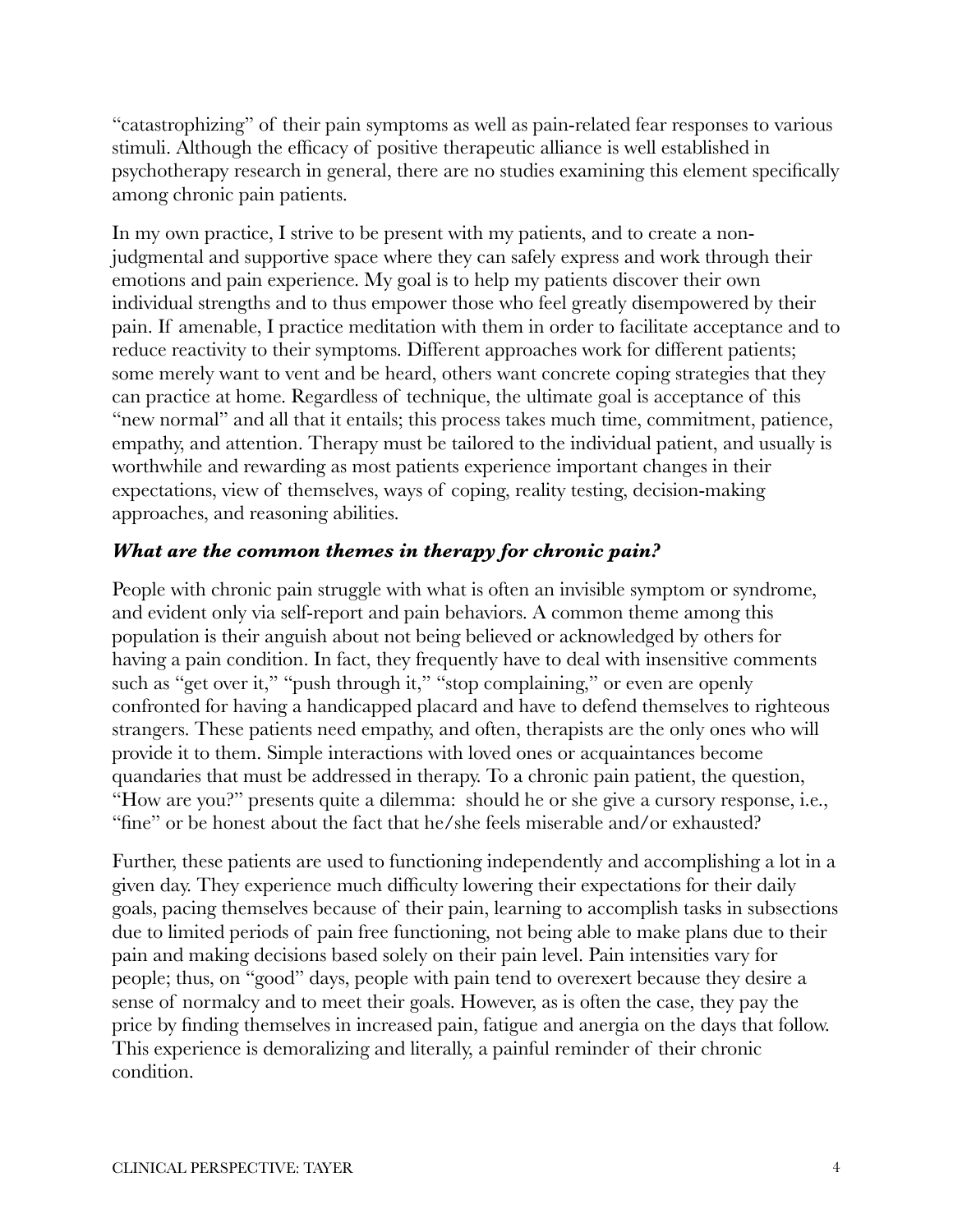Another common theme is the question of how one relates to one's pain condition/ experience. Specifically, we discuss whether an individual is defined by his/her pain or whether it is something they "have." Exploration of this relationship can open pathways for more personal reflection and cognitive flexibility in the process of adaptation. These issues represent the most prevalent topics among this population group. There are other therapeutic topics which this article space does not allow but that are discussed readily in the pain treatment literature.

Addressing pain and its emotional repercussions is undoubtedly the main goal of therapy. However, also important is my role in mediating the relationship between my patients and their physicians. As I mentioned in an earlier section, chronic pain patients are often perceived as "difficult." For physicians whose ultimate goal is to "cure" their patients, chronic pain patients are an enormous challenge and reminder of the limits of modern medicine. Besides, these patients can be demanding, needy and sometimes present with irritability, impatience and cognitive deficits or lapses. As part of a multidisciplinary treatment team, my goal is to facilitate fruitful communication between my patients and their treatment providers. To that end, therapy can also involve teaching enhanced appointment preparation strategies (such as writing a list of questions, taking notes, affect and body language coaching, etc.) to patients so that they can communicate more effectively with their doctors and develop functional, goal-oriented working relationships with them.

*What is the typical course of therapy?* Treatment can range from participation in an Intensive Outpatient Program (IOP) or a six-week structured pain treatment group to years of individual psychotherapy, depending on many factors. In my experience, the need to be validated and understood is paramount in this population; also important, is the desire for hope and a functional future for these patients. Working with this population has challenged me to expand my repertoire of skills to help my patients, and also regularly tests my clinical skill set. I find that I am more present and compassionate as a result of my years of experience with chronic pain patients. It is ultimately humbling to know that as a clinician and an empathic human being, I have played such an important role in my patients' lives.

## *References*

The American Academy of Pain Medicine: Get The Facts on Pain. (n.d.) Retrieved from [www.painmed.org/patientcenter/facts\\_on\\_pain.aspx#chronic](http://www.painmed.org/patientcenter/facts_on_pain.aspx#chronic)

Dillworth, T.M., Ehde, D.M. & Turner, J.A. (2014, February-March). Cognitivebehavioral therapy for individuals with chronic pain. Retrieved from [https://](https://www.apa.org/pubs/journals/releases/amp-a0035747.pdf) [www.apa.org/pubs/journals/releases/amp-a0035747.pdf](https://www.apa.org/pubs/journals/releases/amp-a0035747.pdf)

Robinson, M.E. & Roditi, D. (2011, May 11). The role of psychological interventions in the management of patients with chronic pain. Retrieved from [https://](https://www.ncbi.nlm.nih.gov/pmc/articles/PMC3218789/) [www.ncbi.nlm.nih.gov/pmc/articles/PMC3218789/](https://www.ncbi.nlm.nih.gov/pmc/articles/PMC3218789/)